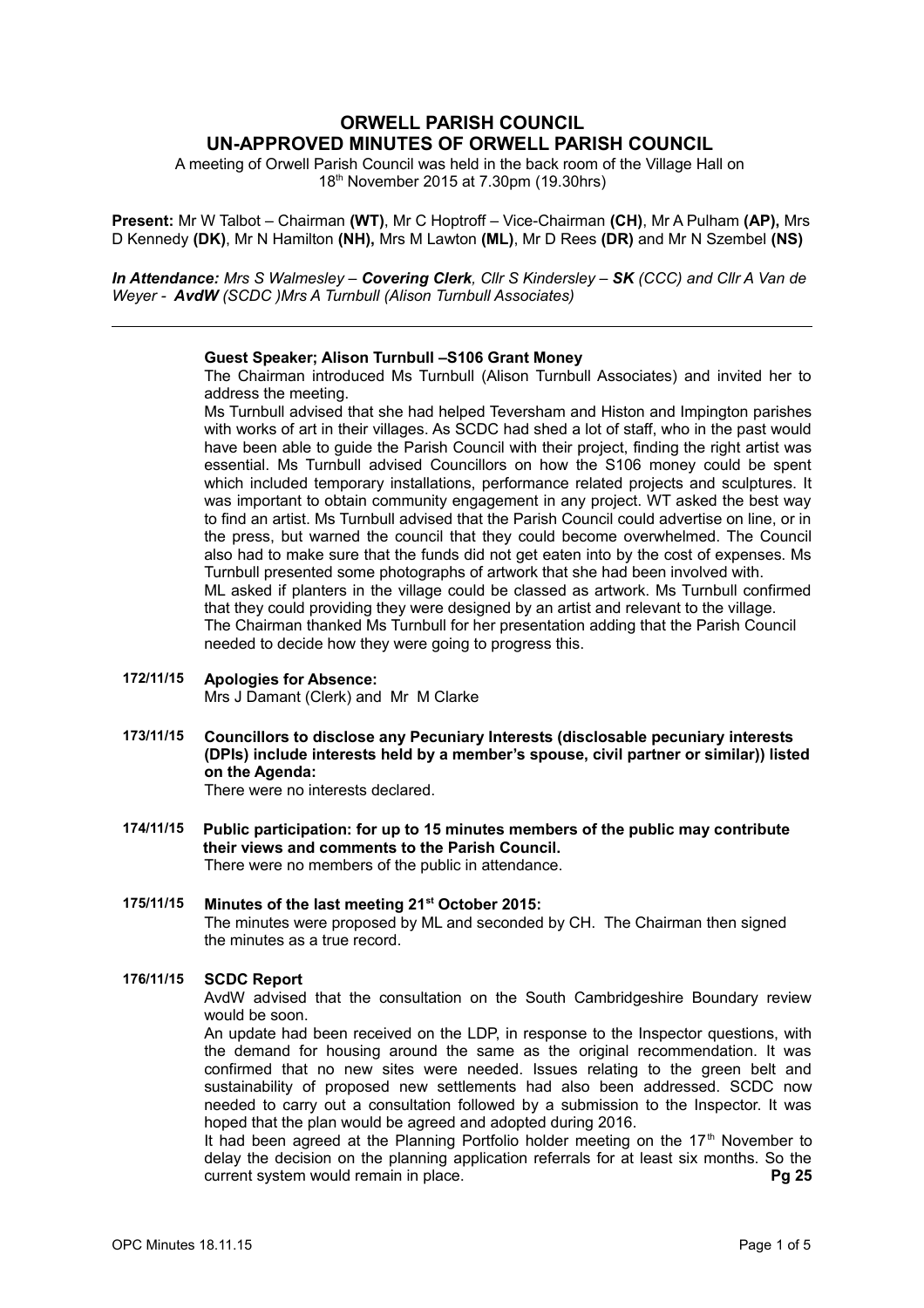The SCDC property company were going to invest a further £100m in purchasing property. This contributed towards a regular income for SCDC to counteract the fall in the Government grant.

A discussion took place on the land which was already allocated for additional housing in the draft plan. It was noted that Northstowe had not yet been able to sell any of the land there. SK added that with the non adoption of the plan it gave a green light to speculative developers which was not only happening in South Cambridgeshire.

A discussion then took place on the 70%/30% split on affordable rented/shared equity housing. It was stated that this should be the same for speculative developments. The difficulty finding people to take on the shared housing was reiterated with reference made to homes on the Oatlands development.

The Chairman thanked AvdW for his report.

## **177/11/15 CCC Report**

SK reported that the budget process was extremely challenging. The Council were currently holding a consultation asking for views on where £41m savings could be made in 2016/17. This was in addition to the £218m savings since 2009. £100m would be needed over the next five years. He added that the call on the budget was expanding all the time with the very old and young costing a lot. There would need to be cuts including reduced care support, withdrawal of the subsidy for post 16 education transport and mobile library services. The County Council had been trying to encourage the Parish Councils to take more control of local services as there were no caps on their precept. He reminded the meeting that the County and District Councils were capped at 2%.

NS asked for examples of how the County budget cuts would affect the villages.SK replied that services such as hedge cutting and sign cleaning would no longer be carried out routinely. He added that the County Council adopted policy was 'Spend to Save' but there just was not the money to do that. CH stated that cuts to the County vulnerable services would be seen as letting people down and ultimately adding to more pressure for the NHS.

WT stated that the Parish Council had put some steps in place with funding the Mobile Warden Scheme and Youth Club. Other ideas would be considered through the precept discussions for 2016/17.

ML referred to the lack of pothole filling and asked why there was a new cycle path on the A10. AvdW stated that the path was funded from an entirely different pot of Government money and was not from the County Council funds. He explained how the bids for the path were submitted.

CH pointed out that the Parish Council application for registration under the Cambridgeshire Energy Switch initiative could not go ahead as this scheme was only geared to householders and the Parish Council were classed as a business. He added that the word 'Community' was misleading.

The Chairman thanked SK for his report.

#### **178/11/15 Article 4 Directions to remove permitted development rights from public houses:** The Chairman confirmed that he was hoping to follow this up within the next week.

**Action: WT**

## **179/11/15 Village Email System:**

ML advised that she had spoken to Mrs Whiteoak as discussed at the last meeting. Mrs Whiteoak had confirmed that she was willing to carry on as best she could and agreed to let the Parish Council know if she needed any help.

## **180/11/15 Inter-Village Planning Issues;**

CH reported that he had attended a meeting with neighbouring Parish Councils on the 17<sup>th</sup> November. Speculative planning applications were the key discussion. Foxton PC was leading this with an application for development refused by SCDC now going to appeal in February 2016. The result of the appeal would give other parishes an idea of what to expect. Foxton had recommended that Orwell appoint a Planning Lawyer and allow at least £600 in the precept to cover the legal agreement.

Shepreth, Harston and Melbourn representatives, who had additional new houses,

**Pg 26**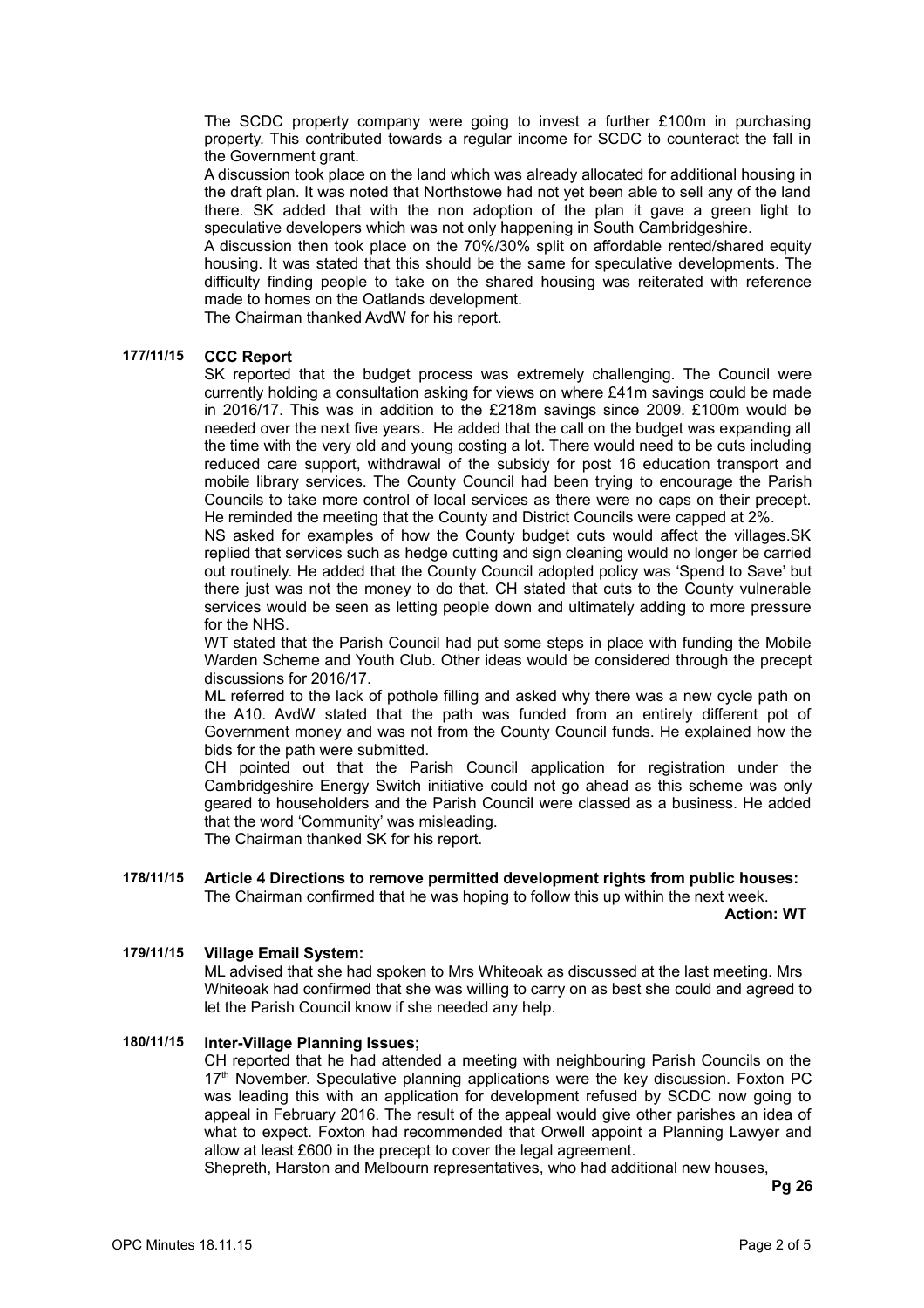had expressed their concern over the lack of consultation at the planning stage with local Doctor Surgeries. CH was aware that the Clerk had been in informal discussion with the local GP surgery for Orwell where she was advised they had the capacity to accept new patients. CH suggested that if a planning application for a large number of homes was received the Parish Council should seek a formal response from the surgery in writing.

The parishes gave an update on the stage they were at with their Neighbourhood Plans. They offered to let Orwell Councillors take guidance from them if needed. It was noted that at the present time Councillors were watching how the plans progressed before committing themselves.

CH concluded that all the parishes were embarrassed over the number of vacant shared equity homes in their villages. It was believed that there was a clause in the agreement that if the properties were not filled within a fixed time SDCD could enforce that the homes be put out to rent. AvdW agreed to clarify with SCDC.

The Chairman thanked CH for attending the meeting.

# **181/11/15 Planning: WT, CH, AP, MC and DK** *(Town and Country Planning Act 1990 schedule 1, paragraph 8)* **(Full planning minutes with comments are available from the Clerk).**

The Chairman reported that a planning meeting had been held before this Parish Council meeting. The following items were discussed –

**S/2621/15/FL -55 Hillside** –Single storey rear and side extension –Recommendation No **Objection** 

**Request for Deed of Easement for access off Meadowcroft Way** –No objection as it was felt this would reduce the amount of heavy farm vehicles going through the village. **S/1934/15/FL Bramleys** –SCDC had advised that planning permission had been refused for the erection of a detached garage and garden store.

# **182/11/15 Development Proposal on Hurdleditch Road (next to the primary school)**

**Planning Advisor –**NS reported that he had arranged a meeting with the land agenda for the  $23<sup>rd</sup>$  November. He would ask views on whether some land could be sold to the Parish Council to extend the recreation area.

**S106 Officer Meeting** – NS then advised that a useful meeting had been held with the SCDC S106 Officer, James Fisher, who had advised a list of issues for reference. One issue that had been established was that Orwell was under provision with their recreational land. SCDC had a schedule on how much land villages should have for this purpose. It was noted that the village had over provision of open space due to the clunch pit.

Mr Fisher had advised that there were separate pots of S106 funding available and just because an allocation had been made from one did not prohibit a further allocation from another. NS added that at the right time the Parish Council should be able to come up with a requirement. AvdW offered to forward a copy of the Barrington CEMEX Section 106 to Councillors for reference.

DK suggested that consideration could be given to selling the existing recreation area for building and establishing a new recreation ground on the edge of the village. The issue of covenants on the existing ground was raised where it was confirmed that the ground could only be used as playing fields.

Councillors agreed that a meeting with the developer would not be sought at this stage. The Chairman thanked NS and CH for the time and effort that they had put into this to date. He added that he felt progress was being made.

## **183/11/15 Cambridgeshire County Council's Corporate Communications:**

CH had advised the County Council of his dissatisfaction with the eligibility for Cambridgeshire Energy Switch.

## **184/11/15 Website:**

The Clerk advised that a website had been created [www.orwellparishcouncil.btck.co.uk](http://www.orwellparishcouncil.btck.co.uk/) and had a sample of information posted on it. She added that for a small charge a more user friendly domain name could be purchased. The Chairman asked Councillors to look at the website for further discussion at the next meeting. **Action:Cllrs**

**Pg 27**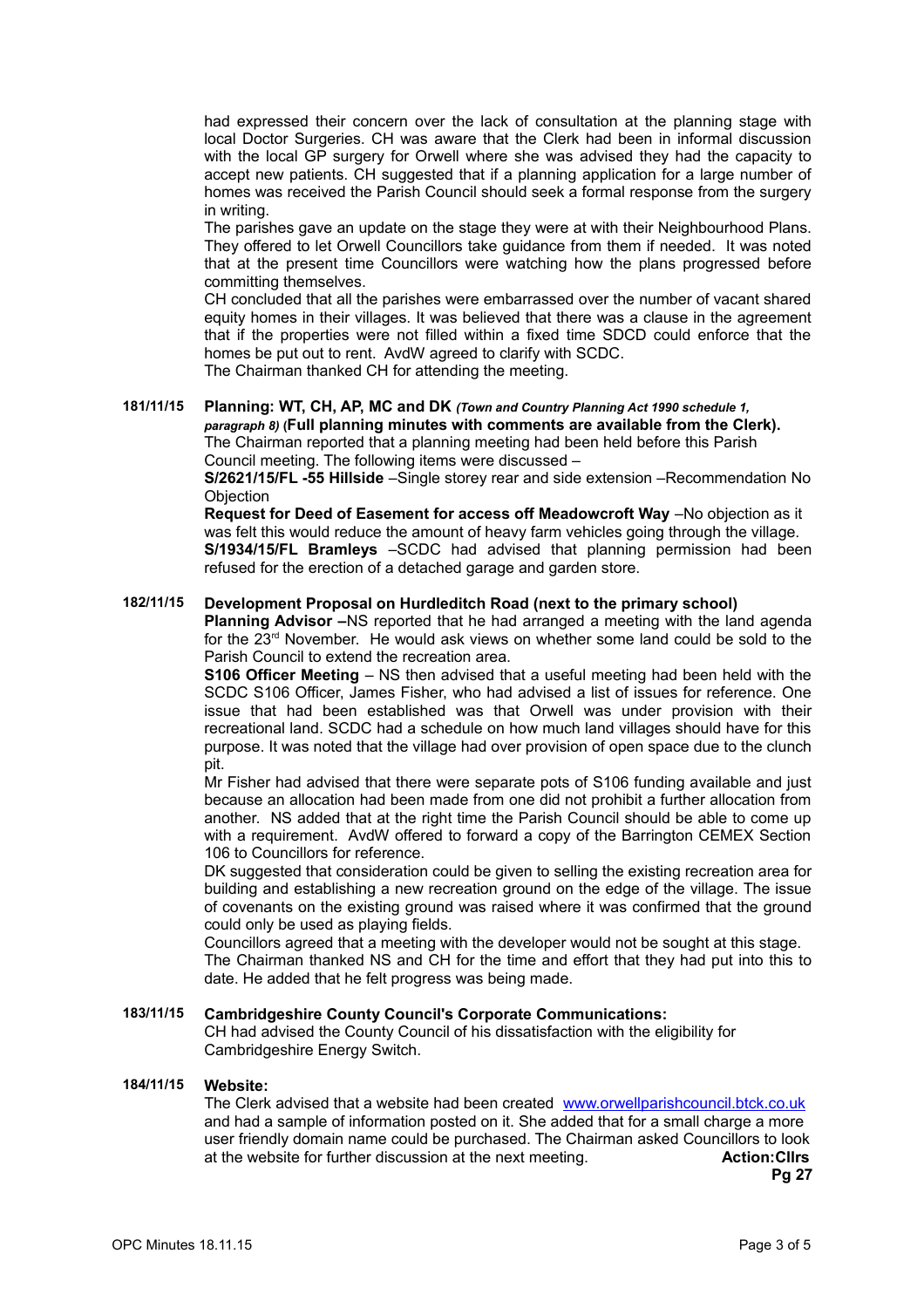# **185/11/15 Financial Matters:**

1. Financial Statements for November 2015 2.Payments and Additional payments for November 2015

*Local Government Act (LGA); Public Health Act (PHA); Open Space Act (OSA)*

| Company                       | <b>Amount</b> | Vat      | <b>Purpose</b>        | <b>Power</b>     |
|-------------------------------|---------------|----------|-----------------------|------------------|
| <b>Salaries</b><br>s112       | £615.78       | 0        | salary                | <b>LGA 1972</b>  |
| <b>Inland Revenue</b><br>s112 | £145.91       | 0        | PAYE/NI               | <b>LGA 1972</b>  |
| <b>MPC</b>                    | £ 90.00       | $\Omega$ | office rent           | LGA 1972 s111    |
| Eon                           | £ $14.13$     | 0.93     | electric for pavilion | LGA 1972 s111    |
| Eon                           | £40.96        | 1.63     | electric for pavilion | LGA 1972 s111    |
| <b>Mission Computers</b>      | £ 39.00       |          | Youth Club leaflets   |                  |
| Herts & Cambs                 | £198.00       | 33.00    | Rec/BG grasscutting   | <b>OSA 1906</b>  |
| The British Legion            | £17.00        |          | Poppy Wreath          | S <sub>137</sub> |

3. Deposits:

Newlings of Royston £170.00 Burial Fees

Payments were proposed by WT, seconded by CH all in favour.

The Chairman advised that payment for the Youth Club leaflets had been raised by the club and would not be coming out of the precept.

## **186/11/15 Precept 2016/17**

CH had circulated a draft proposal for the precept to Councillors to commence discussions. The Chairman explained the process and the proposed breakdown of figures. NS suggested that following on from the County report the Parish Council might consider employing a 'Handyman' to cover some of the jobs that the County Council would no longer carry out. It was agreed that the suggestion would be an agenda item for the next meeting.

CH asked Councillors for their feedback and ideas for further discussion on the Budget/Precept requirement at the next meeting. **Action: Cllrs**

### **187/11/15 Oatlands:**

The concerns relating to the vacant shared equity ownership homes had been raised under the SCDC report.

# **188/11/15 Solar Farm (Community Benefit Money)**

In the absence of AP at the last meeting this item had been deferred. On a proposal by AP, seconded by DR, the Strategy for Development which was the process for the community to apply for grants, was adopted with all Councillors in agreement. It was agreed that bids would be considered by Councillors as they were received. The Chairman agreed to include details in his Parish Council notes for the Bulletin.

#### **Action:WT**

## **189/11/15 Recreation Ground;**

#### **Play Equipment Monthly Inspection –**In working order

**Bench near the play equipment –**There was no update on this particular bench. AP advised that he was aware parents would like a fixed picnic bench which he would include in the specification for replacement play equipment.

**Discussion on new play equipment –**AP reported that he had received three examples of items, to replace existing, as a result of the consultation carried out. The cost would be around the agreed £12,500. He would aim to get three quotations and bring back to the Parish Council. ML advised that she had been looking at a cycle trail but this was no longer available.

**Public Art Grant –**A presentation had been made by Alison Turnbull (Alison Turnbull Associates) at the beginning of the meeting.

#### **190/11/15 Redevelopment of the Recreation Ground:**

The Chairman advised that he had been approached by some parishioners interested in looking at options for the relocation of the recreation area. He would set up a date for a meeting to include CH and AP. Potential dates would be circulated. **Action: WT, CH, AP Pg 28**